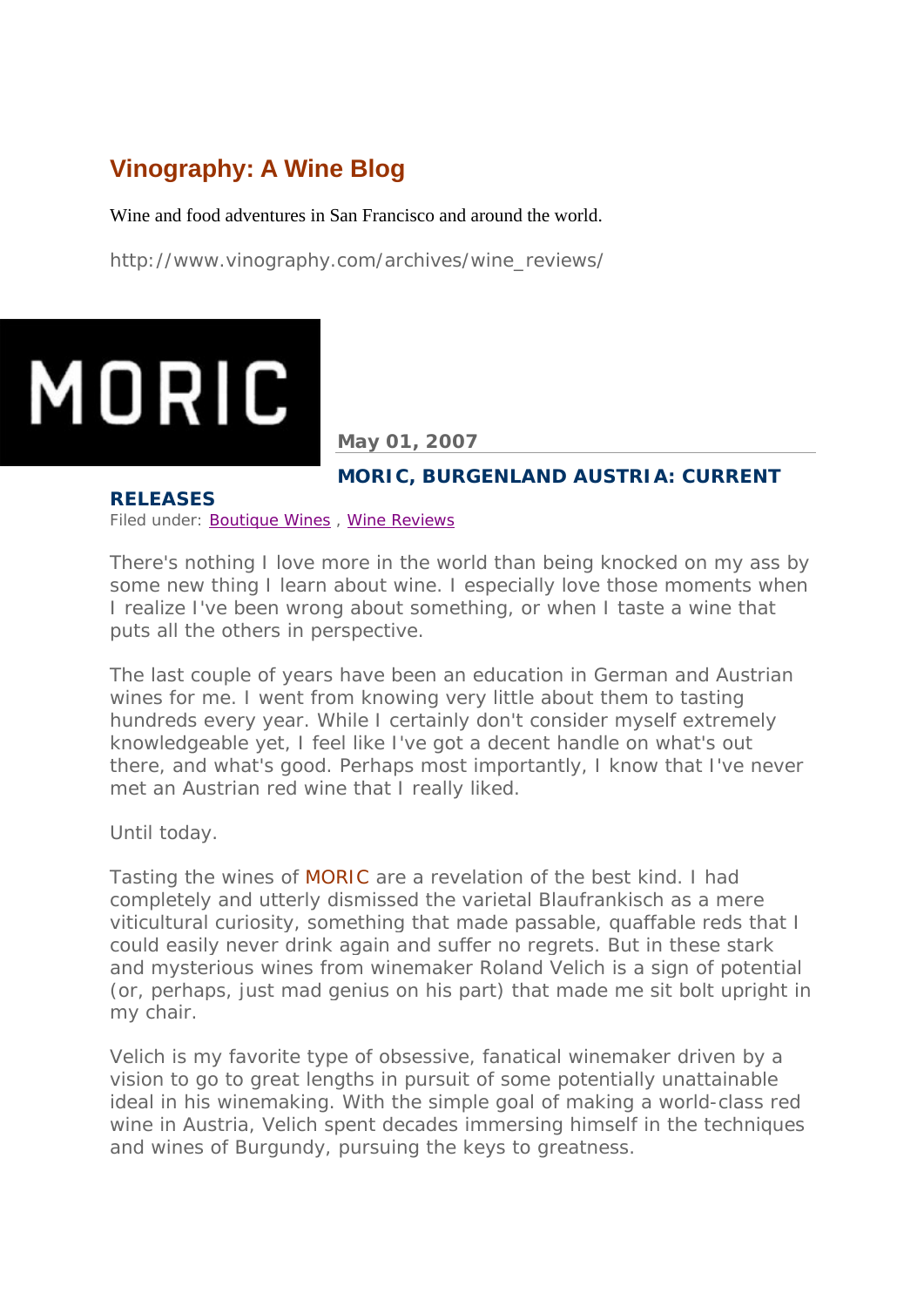With vine density, reduced yields, and old vines on the brain, Velich explored Burgenland, the appellation in central eastern Austria, whose viticultural history owes more to its former Hungarian heritage than to its Austrian identity. In three select hillside areas, Velich found his jackpot: old-vine, head trained Blaufrankisch planted at historical densities three times those of current planting standards. These scraggly vines, some of them more than 110 years old, produce miniscule amounts of fruit, some of them only enough to make a few hundred bottles of wine per acre.

Blaufankisch (known as Lemberger in Germany and here in the United States) is Austria's most commonly planted red varietal. It is known for budding early and ripening late, and consequently has been treated more like a warm climate variety, cultivated and grown like Syrah. With that in mind, most Austrian producers tend to pile on the new oak and push its extraction and fruit.

Velich, of course, thinks this is precisely the wrong thing to do. He grows it like the cool climate Gamay and Pinot Noir of Burgundy, and vinifies it accordingly. The grapes are grown without pesticides or herbicides of any kind to promote are retain their natural yeasts in as large quantities as possible. These yeasts are the only fermentation aid, which sometimes means very long initial fermentations, and quite often a wait of a year or more for the wine to go through secondary (malolactic) fermentation on its own. After the first fermentation, and while waiting for the second, the wine is stored in large neutral oak barrels on its lees. When malolactic fermentation is complete, the wine is then transferred to a mix of Slovenian and French oak barrels, most of which are neutral, with an occasional new barrel thrown in the mix.

Blaufrankish is rumored to age extremely well, though I have never heard of anyone drinking aged Austrian reds in this country. Perhaps there are deep cellars in Vienna which house proof of this aging capacity. No matter. It's not hard to believe that Velich's wines will last for years, and it would be exciting indeed to see how they develop over time. I suspect that anyone willing to hang on to them for a decade or so would find themselves in possession of an Austrian national treasure.

*Full disclosure: I received these wines as press samples.*